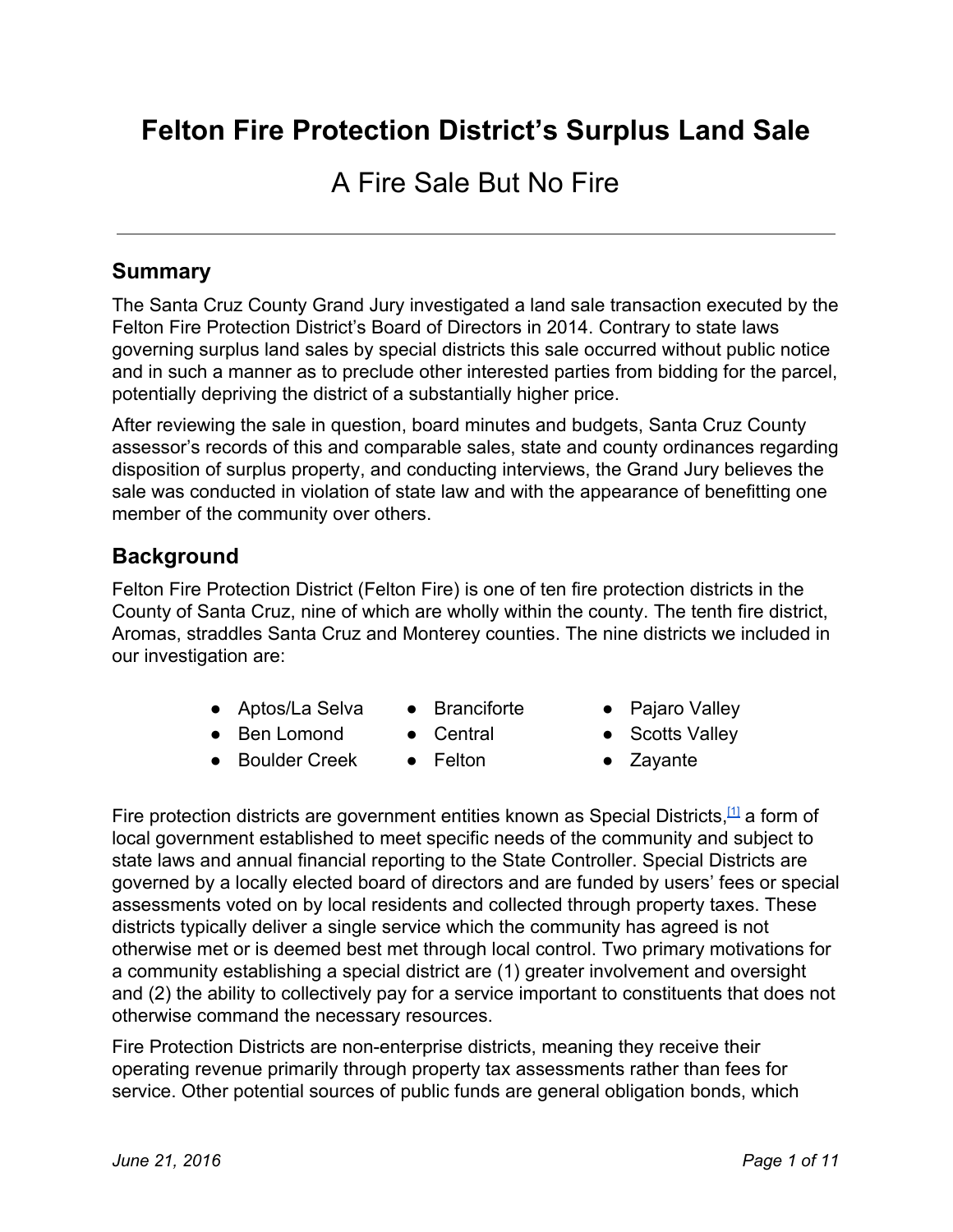must be voted for by a two-thirds majority of district voters; revenue bonds issued by the state or county; and state grants. These limited revenue resources underscore the need for special districts to exercise strong fiscal discipline, properly maintain district assets, and maximize potential revenues from sales of surplus property such as major equipment, land, and buildings.

Land is particularly valuable in California, especially in existing neighborhoods where property values are high and where it is often an appreciating rather than a depreciating asset. Statutory restrictions on the disposition of these properties often increase the need that each sale be handled so as to balance competing community concerns while conforming to all applicable laws, policies, and procedures.

#### *History of the Subject Property's Sale*

Felton Fire had been gifted a 7,878 square foot parcel on the corner of El Solyo Heights and Hacienda Way (Subject Property) many years ago, situated within an established residential neighborhood in Felton with few vacant parcels. The owner of one of two contiguous properties made an unsolicited offer to purchase the property for \$1,500. The Board of Directors addressed the offer and agreed on a counter offer as they reviewed these items:

- A letter offering to purchase the land for \$1,500 from the owner of an adjacent parcel was received by the Board.
- The Fire Chief approached "surrounding property owners," as the board requested, to see if they wanted to purchase the parcel.
- The property was free of acquisition restrictions on a sale of the property.
- The Board researched area lot values for like parcels, such as those with County Assessor designations of [unbuildable](#page-9-0) and under 15,000 square feet, and found values ranging from \$5,000 to \$7,000 (\$0.63 to \$0.88 per square foot).
- The Board unanimously agreed to proceed with the sale at \$0.30 per square foot and directed the Fire Chief to counter the offer at \$2,365.

The sale was completed on November 12, 2014.

Prior to the close of escrow two other comparable land sale transactions occurred in the same neighborhood:

| $\bullet$ El Solyo Heights | APN07125136 | $9,300$ sf  | \$16,000 | \$1.72 psf |
|----------------------------|-------------|-------------|----------|------------|
| • Hillview                 | APN07129207 | $10,500$ sf | \$25,000 | \$2.38 psf |

Compare these transactions to the Subject Property:

● Subject Property APN07105401 7,878 sf \$2,365 \$0.30 psf Note: The Subject Property's former APN number no longer exists. The parcel has been combined with the new owner's parcel and the two parcels are now APN07105411.<sup>[\[2\]](http://sccounty01.co.santa-cruz.ca.us/ASR/)</sup>

The two comparable properties had each been listed by a licensed realtor for \$49,500. Ultimately, the market value for each was established through the common practice of first contacting local real estate agents, listing the property with a licensed real estate brokerage, posting the property on the Multiple Listing Service (MLS) or other public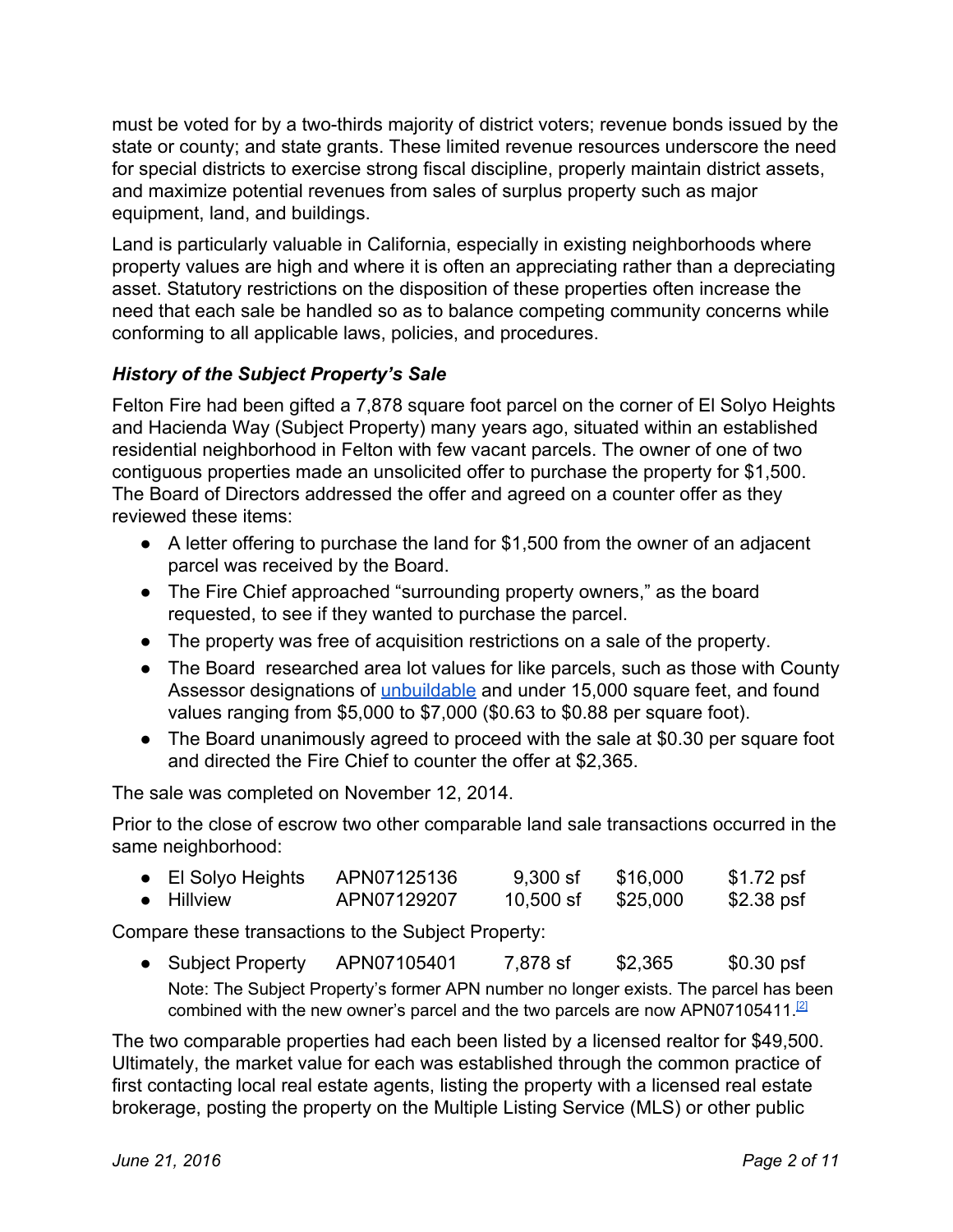listing venues, and marketing the property through familiar portals such as local newspapers and web-based listing services. The Subject Property was never listed or marketed.

#### *Valuations of Vacant Land*

Determining value for vacant land is very difficult. Zoning is one of the most important criteria as it dictates potential uses for the land, which in turn determine potential value. Felton is subject to the Santa Cruz County Zoning Ordinance (Title 13 of the County Code)<sup>[\[3\]](http://www.codepublishing.com/CA/SantaCruzCounty/html/SantaCruzCounty13/SantaCruzCounty13.html)</sup> and overseen by the Santa Cruz County Planning Department. Zoning for the Subject Property is R-1-15. The "15" describes the minimum net developable lot size requirement in thousands of square feet for a single-family dwelling.<sup>[\[4\]](http://www.codepublishing.com/CA/SantaCruzCounty/?SantaCruzCounty13/SantaCruzCounty1310.html#13.10.323)</sup> This means the subject parcel, at 7,878 square feet, is smaller than the net developable area of 15,000 square feet in the County's General Plan. However, permittable development for any particular parcel is determined by the Planning Department during the application process or for a fee in a "pre-application review."<sup>[\[5\]](http://www.sccoplanning.com/Portals/2/County/Planning/zoning/Preapplication_trifold.pdf)</sup> Many neighborhood homes are on less than 10,000 square foot parcels,<sup>6</sup> although this fact by itself would neither justify nor preclude a [variance](#page-9-1) for the Subject Property.

Countless other factors are used in valuing vacant land including:

- Features of the land itself, the neighborhood and location, and the broader market
- Environmental mitigations and restrictions, utilities and water access, and other governmental controls
- Broader community interests

Felton Fire derived a value and processed the sale based on an assumption that since the property did not conform to the current zoning requirements, only adjacent property owners would have an interest in purchasing the parcel. The Board did not consider the possibility that some non-contiguous property owner might be interested in acquiring the property to preserve a view, gain additional parking, limit development, or some other near- or long-term use. Advertising the property on the open market would have allowed other potential buyers help Felton Fire establish a true market value.

## **Scope**

The Grand Jury embarked on this investigation of the sale of the Subject Property by Felton Fire to determine whether the transaction conformed with applicable laws and met the standards of fiduciary responsibility and transparency. This investigation did not consider Felton Fire's role as first responder to its community and to Santa Cruz County, which the Grand Jury acknowledges is the district's primary and most important role.

In the course of its investigation, the Grand Jury addressed these questions:

● What policies and procedures guided Felton Fire in its sale of the Subject Property and were they compliant?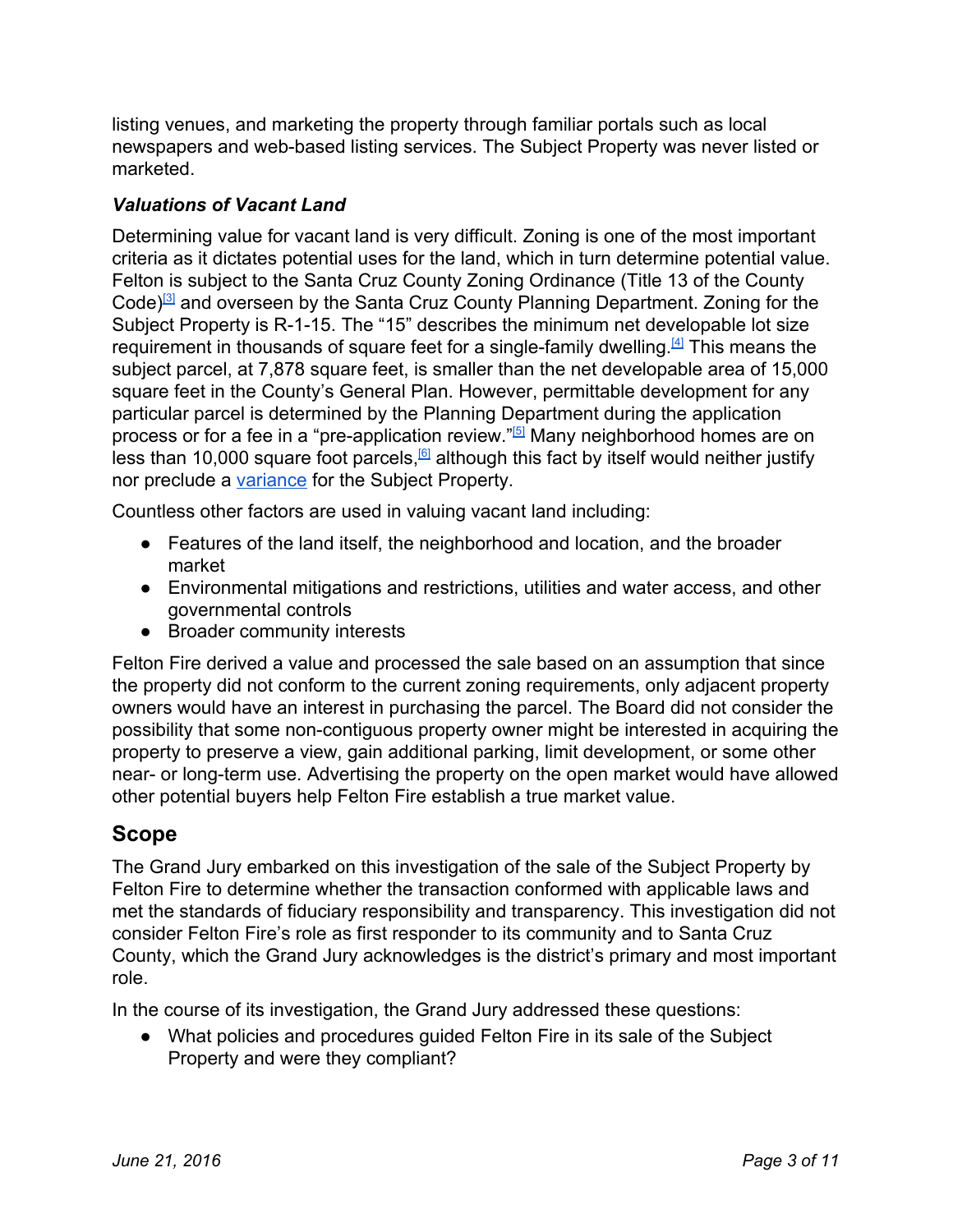- Were Felton Fire's actions in accordance with all laws governing the disposition of surplus property by special districts?
- Does Felton Fire's management of its real property comply with the requirements of state law?
- Did Felton Fire's actions comply with the terms of acquisition of the Subject Property?
- Does Felton Fire account for the value of real property on its balance sheets?
- Does Felton Fire meet the standard of fair, open, and unbiased actions in executing its fiduciary obligations to the community in its disposal of surplus property?

# **Investigation**

The Grand Jury's investigation began by identifying the potential scale and scope of Santa Cruz County fire protection districts' surplus property sales.

The Grand Jury first identified California state laws governing special districts and their execution of surplus property dispositions. In order to ascertain the potential impact of surplus property sales we compiled from county assessor records a preliminary list of property held by the nine Santa Cruz County fire protection districts we examined. This initial list was eventually updated based on records requested and obtained from each district. Fire district minutes and agendas beginning with January 2010 were requested from each district to identify any surplus property transactions, all of which require action by the districts' boards of directors. Financial statements for fiscal years 2010-2011 through 2014-2015 were requested to assess the relative impact on net revenue from surplus property sales. Balance sheets from fiscal years 2010-2011 forward were examined when received to learn if, and to what extent, districts are recognizing the value of the property they are stewarding for their communities. Lastly, districts were asked to provide their policies and procedures for surplus property and their listings of surplus properties, both of which they are required to maintain and the latter of which they are required to update and publish annually. Not all requested documents were available or provided but the documentation reviewed was sufficient for our purposes.

## *Laws Governing Special Districts and Surplus Property Dispositions*

California state law explicitly requires that special districts comply with the following statutes for managing and disposing of surplus land:

- A list of all lands owned or controlled must be annually made public.
- All lands owned that are surplus must be publicly identified annually.
- All surplus land must first be offered for sale to other public entities or for public use.
- Prior to executing a sale of surplus land, its intended use must be in compliance with the jurisdiction's General Plan (in this case Santa Cruz County).
- A sale of anything of value may be evaluated based on general law which prohibits a gift by any public entity to any individual or corporation.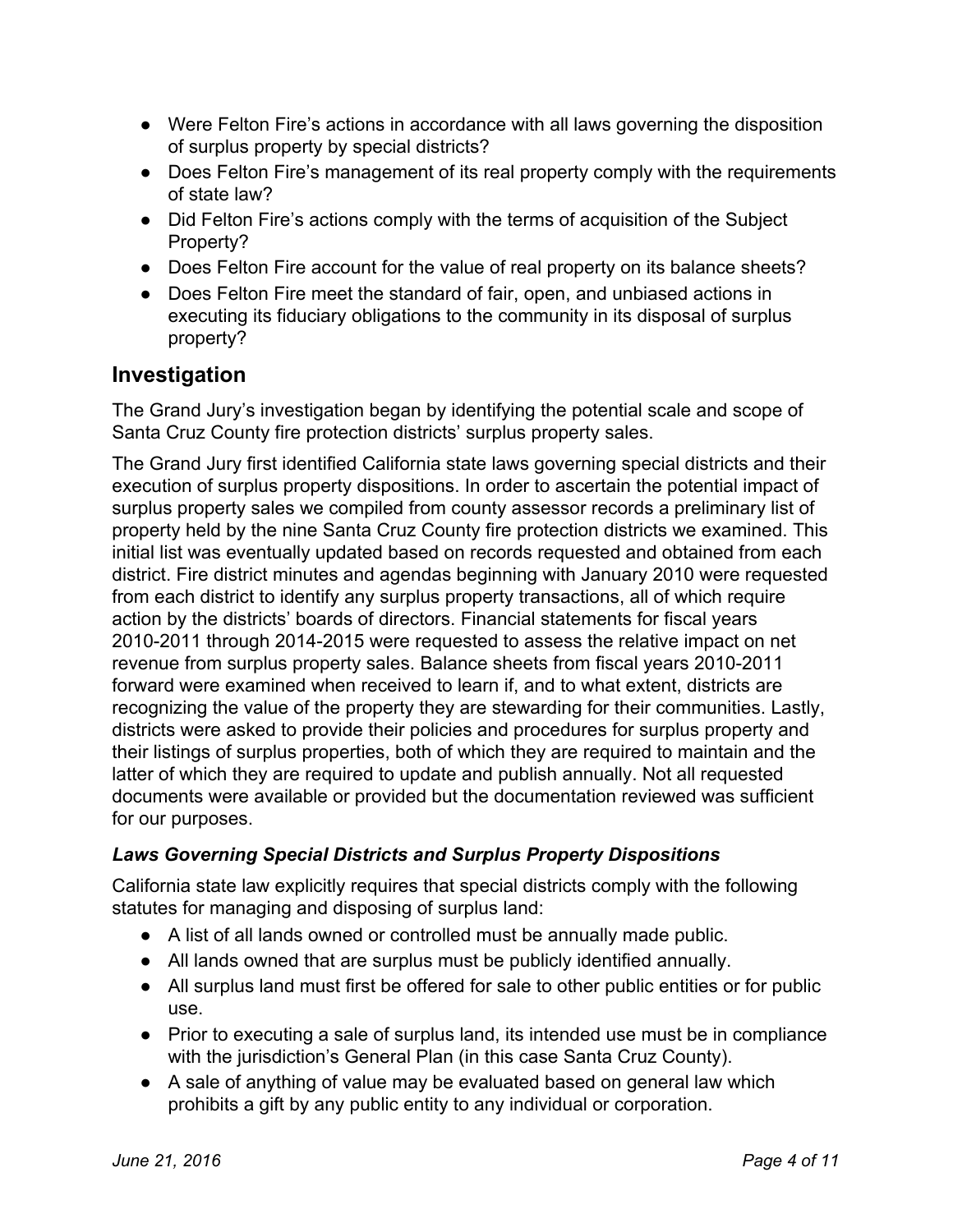Despite Felton Fire's failure to comply with these state laws, California state law deems such failure does not invalidate the sale (California Government Code §54230.5).<sup>[\[7\]](http://leginfo.legislature.ca.gov/faces/codes_displaySection.xhtml?sectionNum=54230.5.&lawCode=GOV)</sup>

#### *California State Statutes and Regulations Governing the Disposal of Surplus Property by Special Districts and Felton Fire's Compliance in the Sale of the Subject Property*

| Government<br><b>Code Section</b>                                       | <b>Summary of Code</b>                                                                                                                                                                                                                                          | <b>Assessment of Felton</b><br><b>Fire's Compliance</b>                                                                                                                                                           |  |
|-------------------------------------------------------------------------|-----------------------------------------------------------------------------------------------------------------------------------------------------------------------------------------------------------------------------------------------------------------|-------------------------------------------------------------------------------------------------------------------------------------------------------------------------------------------------------------------|--|
| §50569 <sup>8</sup>                                                     | Requires each local agency inventory<br>all lands owned or controlled by the<br>agency by December 31 of each year<br>to determine what land is excess of<br>its foreseeable needs. A description<br>of each parcel shall be made a matter<br>of public record. | There is no documentation<br>that Felton Fire complied<br>with this requirement.                                                                                                                                  |  |
| §§54220-54233 <sup>[7]</sup>                                            | Establishes that any public agency<br>selling surplus land must first offer the<br>land for sale to uses such as<br>recreational facilities, school facilities,<br>affordable housing development, or<br>for enterprise zone projects.                          | There is no documentation<br>that Felton Fire complied<br>with this requirement.                                                                                                                                  |  |
| §65402 <sup>[9]</sup>                                                   | Requires local governments to<br>determine that the potential use of the<br>surplus land conforms to the<br>jurisdiction's General Plan before<br>disposal occurs.                                                                                              | There is no documentation<br>that Felton Fire complied<br>with this requirement.                                                                                                                                  |  |
| California<br>Constitution,<br>Article 16,<br>Section 6 <sup>[10]</sup> | The legislature has no power " to<br>make any gift or authorize the making<br>of any gift, of any public money or<br>thing of value to any individual,<br>municipal or other corporation  ."                                                                    | It is unclear if there was a gift<br>of public funds by selling the<br>property for \$2,365 since<br>there is no documentation<br>that the fair market value of<br>the property was established<br>prior to sale. |  |

*Source:* Specific code references are cited separately above.

#### *Real Estate Owned by Santa Cruz County's Fire Protection Districts*

The Grand Jury found that the nine fire protection districts investigated own a total of 32 properties as of December 2015. The Grand Jury is not questioning the rationales for districts' ownership of real estate; our concerns are that the properties are managed and accounted for in accordance with all applicable laws.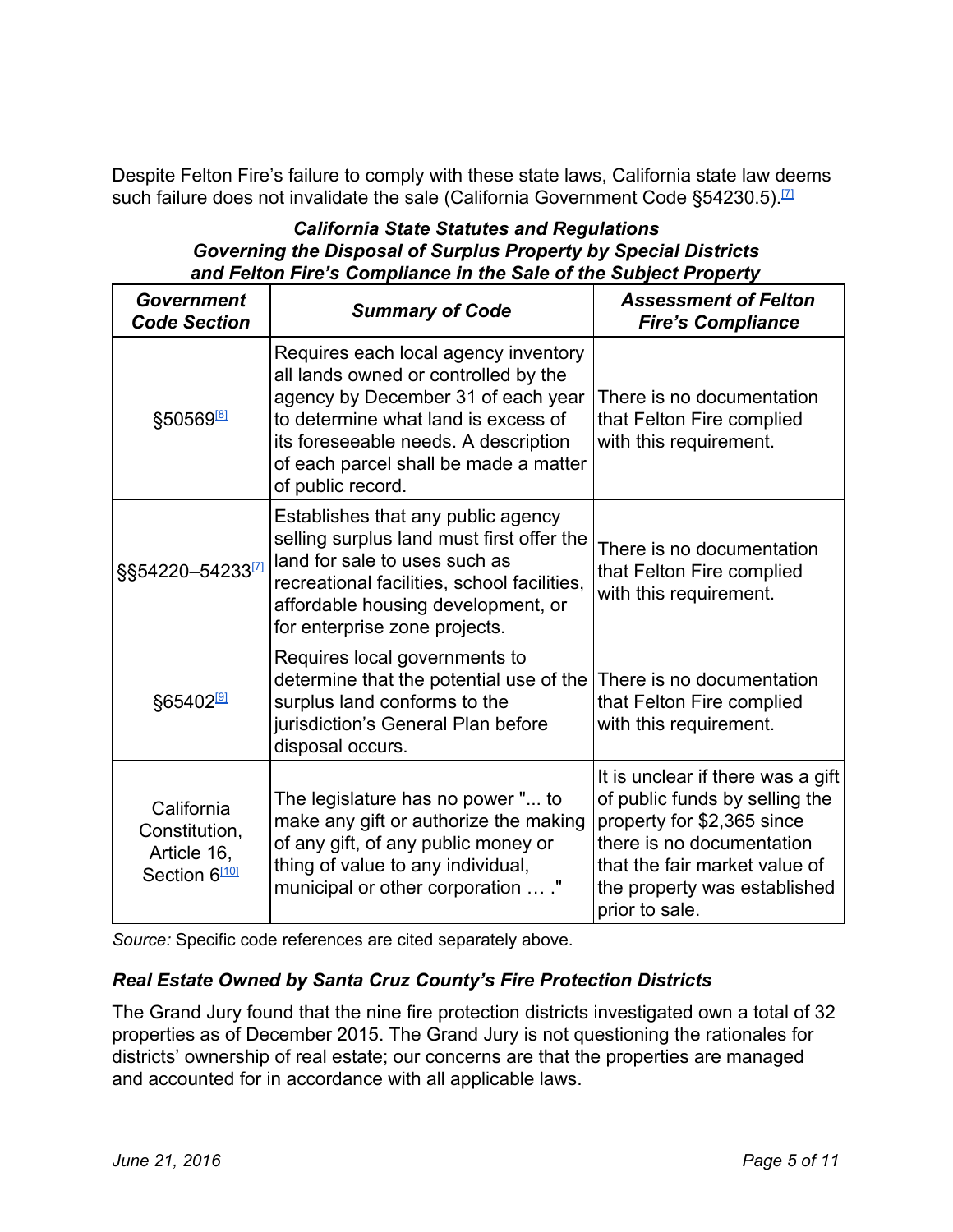The following table shows the number of properties owned by each district:

| <b>District</b>      | <b>Fire</b><br><b>Stations</b> | <b>Vacant</b><br>Land | <b>Other</b><br><b>Non-Station</b><br>Use | <b>Total</b> |
|----------------------|--------------------------------|-----------------------|-------------------------------------------|--------------|
| Aptos/La Selva       | 3                              | 0                     | ŋ                                         | 3            |
| <b>Ben Lomond</b>    | 1                              | 1                     | 3                                         | 5            |
| <b>Boulder Creek</b> | 3                              | 3                     | $\overline{2}$                            | 8            |
| <b>Branciforte</b>   | 1                              | O                     | O                                         |              |
| Central              | 4                              | $\overline{2}$        | $\overline{2}$                            | 8            |
| Felton               | 1                              | O                     | O                                         |              |
| <b>Scotts Valley</b> | $\overline{2}$                 | $\overline{2}$        | 0                                         | 4            |
| Zayante              | 2                              | O                     | n                                         | 2            |
| <b>Total</b>         | 17                             | 8                     |                                           | 32           |

## *Number of Real Estate Parcels Owned and Their Use by District as of December 2015*

*Source*: Santa Cruz County Assessor's Office, Parcel Tax Rolls

## *Fire Districts' Operating Margins*

Fire protection districts are not for-profit enterprises. Despite the high cost of equipment and operations needed to deliver services, they typically operate on very tight margins, giving them little flexibility for contingencies or improvements. Many take several commendable steps to constrain costs or raise revenue. A large portion are staffed by dedicated volunteers who are members of their communities. Local fund raisers, such as pancake breakfasts, are common. Major equipment needs are often met through interdepartmental transfers; such cooperation enables fire protection districts such as those in our county to upgrade or add to equipment they could not otherwise afford.

A higher sales price for the Subject Property would have meant more discretionary funds for Felton Fire.

## *Reporting and Maintaining Asset Valuations*

Balance sheets record the assets and liabilities of an enterprise and are used to assess financial health. On a balance sheet, land is a non-depreciating asset and unlike other fixed assets such as buildings and equipment, its value does not decrease each year as it has an unlimited useful life. This is unrelated to market value which fluctuates and may or may not be depicted on a balance sheet.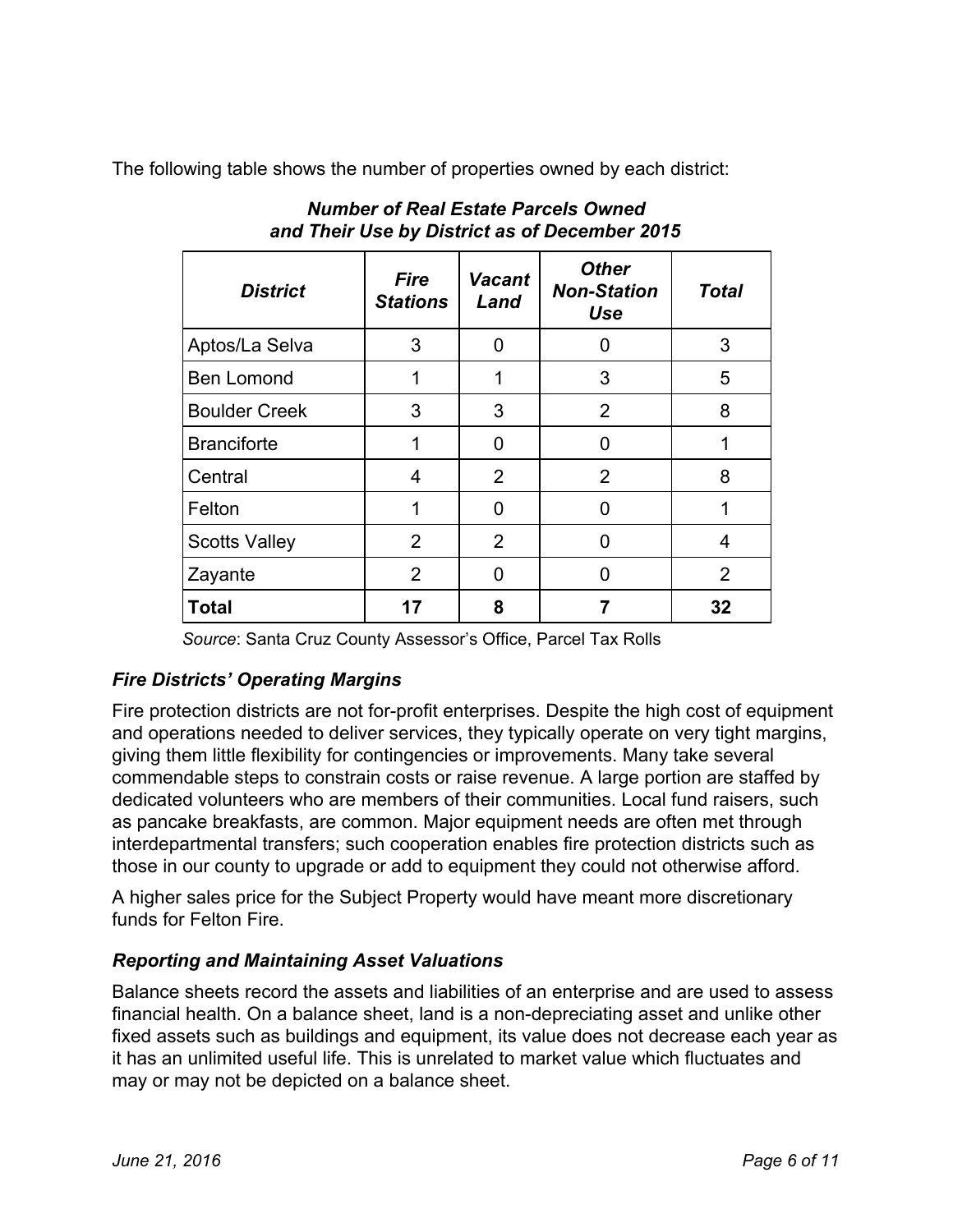Felton Fire received the Subject Property as a gift many years ago when its owner no longer wanted to maintain the parcel. As far as we can determine no recorded value was ever placed on the parcel. Had the district ascertained the value of the property and reported that value on its balance sheet, the Board may have recognized the property as an asset and thus sought a better price, or not have sold it at all.

#### *Policies and Procedures for the Acquisition and Disposal of Surplus Property*

Felton Fire is required by law to have policies and procedures for disposal of surplus property. It is also in its best interest to do so. Policies and procedures help districts act consistently despite board changes and they guide decision making, assuring the public their board will act legally and with consideration for the agency's mandate.

The absence of policies and procedures led the Board to make these errors:

- Sold the Subject Property for less than comparable neighborhood land sales
- Used sale proceeds to cover fees relating to the sale instead of having the buyer doing so
- Left the Subject Property tied up in escrow for a very long time as the buyer delayed completing the transaction
- Gave the impression the Board did not meet the standard of impartiality in transacting this sale, given that the Fire Chief and the buyer have worked together

#### *Central Clearinghouse for Surplus Property*

In our investigation it became apparent the lack of a central, county-wide clearinghouse for the disposition of all surplus property inhibits the ability of districts and the county to receive full and fair value for their assets. There is a limited county-run surplus sale site<sup>[\[11\]](http://www.co.santa-cruz.ca.us/Departments/GeneralServices/Purchasing/SurplusSaleAnnouncement.aspx)</sup> for small, unlisted items, and an auction site,<sup>[\[12\]](http://www.co.santa-cruz.ca.us/Departments/GeneralServices/Purchasing/FirstCapitolAuctionCountySurplusSales.aspx)</sup> apparently intended for surplus vehicles, with nothing observed listed. Neither of these existing sites would seem to be appropriate for real estate or other substantial properties.

Some districts use private listing, sale, or auction sites, especially for major equipment such as fire engines.

A public, central listing of surplus property could ensure interested residents of Santa Cruz County are aware of what is available, for personal use and for monitoring the actions of their districts. We see little reason for each district to develop its own site for surplus property as there would be considerable duplication of effort, and the public would not be as well served. At the very least, we would expect surplus land to be listed on a widely disseminated listing service, but that would not preclude it also being listed on a central clearinghouse.

With some land and equipment values ranging above \$500,000 it is important that the sale of these properties return the maximum price to the constituents who paid for them.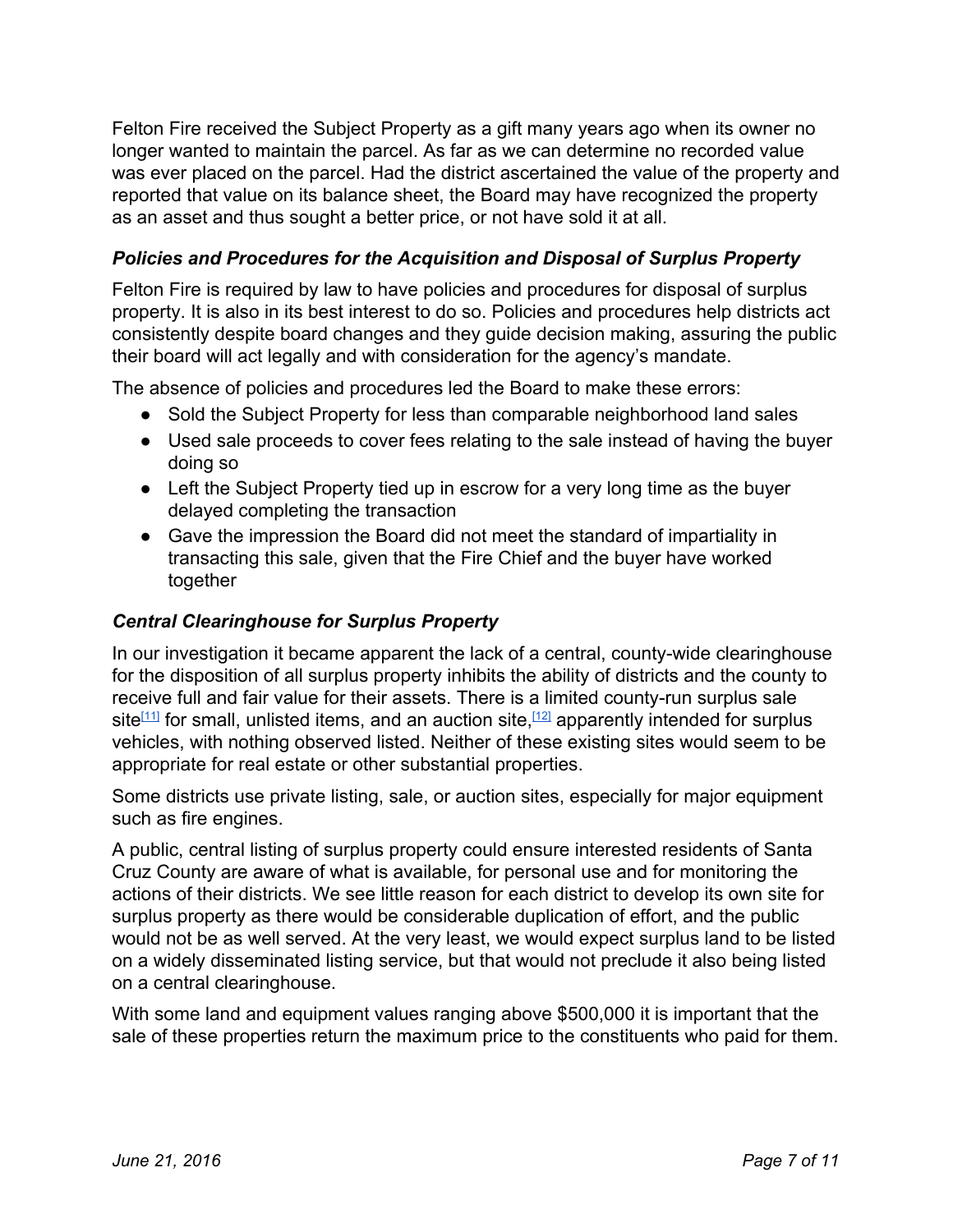# **Facts**

- Felton Fire sold the Subject Property for \$2,365.
- A failure to follow state law does not invalidate the sale of surplus property by Special Districts (California Government Code §54230.5).
- The Board neither sought an appraisal nor documented any attempts to obtain a value for the property based on comparable sales beyond one director's assertion.
- The property was purchased by someone with a relationship to the Fire Chief.
- There is no documentation that the Board advertised the property.
- Felton Fire does not have written policies and procedures for the acquisition or sale of real estate.
- There is no documentation that Felton Fire complied with California Government Codes §50569, §65402 and §§50568-50573 and may be in violation of California Constitution, Article 16, Section 6 in its sale of the Subject Property.
- Felton Fire does not report the value of all of its land assets on its balance sheets.
- County fire protection districts, including Felton Fire, own a combined 32 properties, only 17 of which are fire stations.
- There is no central online surplus property clearinghouse for the county.
- Santa Cruz County maintains a surplus property list that does not include real estate or listings by districts.
- Surplus real estate is not required to be listed on public listing services such as the MLS or other public listing venues.

# **Findings**

- **F1.** Felton Fire is in violation of California Government Code §50569 which requires each government agency to annually inventory their property and make available to the public a description of excess property.
- **F2.** Felton Fire violated California Government Code §§54220-54233 and §65402 which govern the manner by which Special Districts must conduct sales of surplus properties and which require confirmation that proposed uses conform with the county's general plan.
- **F3.** By not openly advertising the Subject Property or obtaining an independent appraisal of the property's value, the Board did not establish market value and may not have obtained the highest price for the district.
- **F4.** Felton Fire did not maintain impartiality by permitting the Fire Chief to transact the sale with a colleague.
- **F5.** The Board did not account for the value of all of the District's land holdings on its balance sheet, denying its constituents a full accounting of the District's assets and liabilities.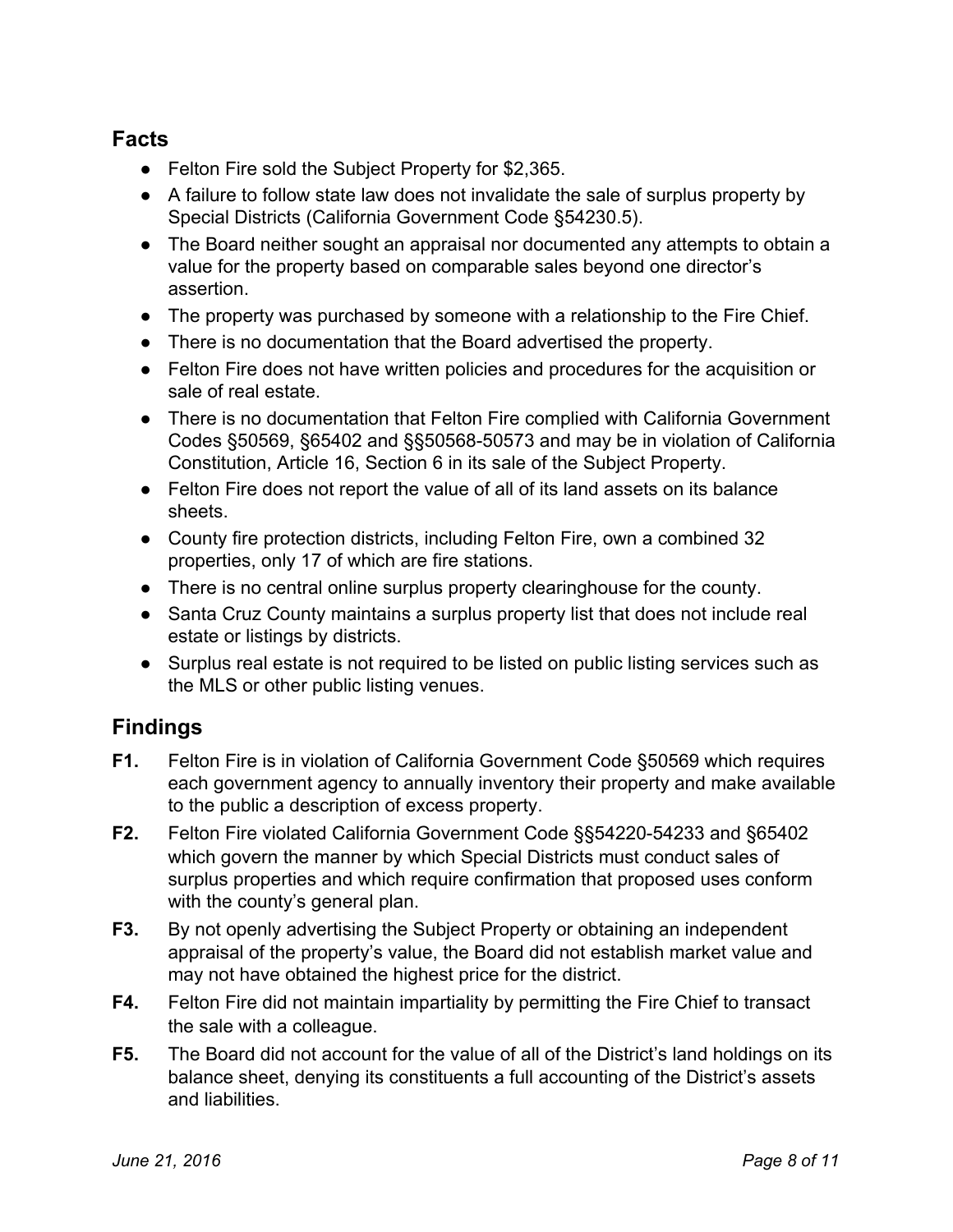# **Recommendations**

- **R1.** An annual inventory of District-owned real estate and surplus property should be publicly available. (F1)
- **R2.** All proposed sales of surplus property should be publicly advertised in a manner that reaches and informs the general public. This may include signage posted on the property, listing in online forums (such as the MLS and other classified advertisers), and notices on the District's website. (F2, F3)
- **R3.** The Board should comply with the law and adopt policies and procedures for acquiring, managing, and disposing of surplus property. All policies and procedures should be posted on their website. (F2, F4)
- **R4.** All of the District's assets should be included on its balance sheet. (F5)

# **Responses Required**

| <b>Respondent</b>                                                   | <b>Findings</b> | <b>Recommendations</b> | <b>Respond Within/</b><br><b>Respond By</b> |
|---------------------------------------------------------------------|-----------------|------------------------|---------------------------------------------|
| <b>Felton Fire Protection</b><br><b>District Board of Directors</b> | $F1-F5$         | $R1-R4$                | 90 Days<br>September 19, 2016               |

## **Definitions**

- **Balance Sheet:**I[n](https://en.wikipedia.org/wiki/Financial_accounting) financial accounting, a balance sheet is a summary of the financial balances of a business or organization. [A](https://en.wikipedia.org/wiki/Asset)ssets, Liabilities and [E](https://en.wikipedia.org/wiki/Ownership_equity)quity are listed as of a specific date, such as the end of its financial year. A balance sheet is often described as a "snapshot of financial condition."
- **Comparable Sale:**A valuation technique in which a recently sold asset is used to determine the value of a similar asset.
- **County Assessor:**The Santa Cruz County Assessor. The County Assessor establishes the assessed value of your property by appraising the value of that property under applicable State laws. The assessed value is then placed on a list with all other properties in Santa Cruz County and this list is called the "Assessment Roll." The Assessor also approves and applies all exemptions, which are added to the Assessment Roll. The Assessment Roll is then presented to the Santa Cruz County Auditor Controller.<sup>[\[13\]](http://www.co.santa-cruz.ca.us/Departments/AssessorsOffice/PrimaryFunctionsandResponsibilities.aspx)</sup>
- **Market Value:**The price at which an asset would trade in a competitive auction setting.
- **MLS:**Multiple Listing Service, a consolidated real estate listing service governed by the National Association of Realtors.
- **PSF:**Abbreviation for Per Square Foot.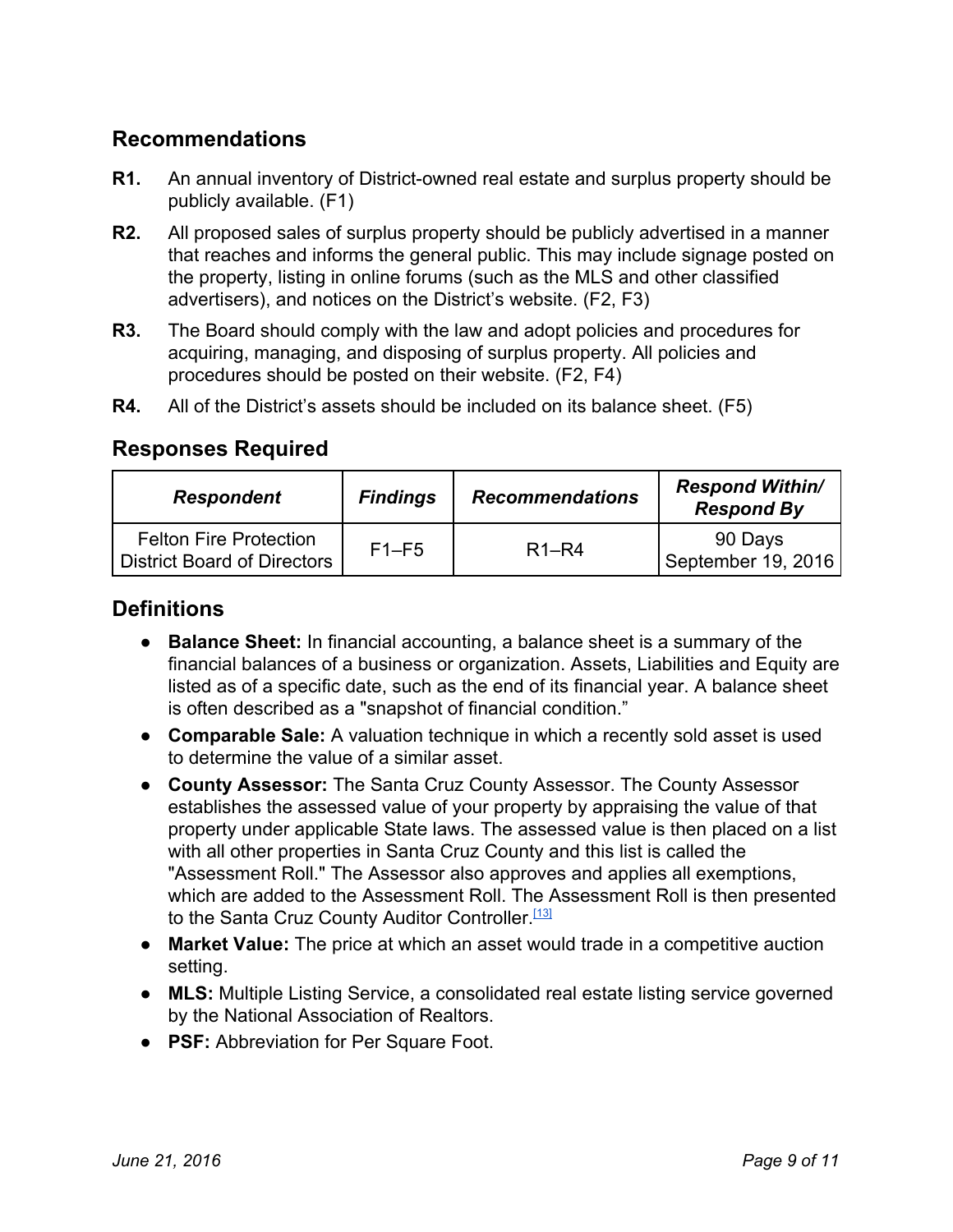- **Real Property:**Real property is any property that is attached directly to land, as well as the land itself. Real property not only includes buildings and other structures, but also rights and interests.
- **SF:** Abbreviation for Square Foot.
- <span id="page-9-0"></span>● **Unbuildable (Assessor's designation):**Assessor Use Codes state: [\[14\]](http://www.co.santa-cruz.ca.us/Departments/AssessorsOffice/AssessorUseCodesDisclaimer.aspx)

*Disclaimer: Use codes have been developed by the Santa Cruz County Assessor's office to aid in the appraisal of property for assessment purposes only. Use code information associated with individual parcels may not reflect the property's legal use, may be out of date or may not be accurate. This information has been provided to allow easy access and a visual display of County Assessor information. The County of Santa Cruz assumes no responsibility arising from use of this information. THESE USE CODES AND ASSOCIATED DATA ARE PROVIDED WITHOUT WARRANTY OF ANY KIND, either expressed or implied, including but not limited to, the implied warranties of merchantability and fitness for a particular purpose. Do not make any business decisions based on this data without validating the data.*

<span id="page-9-1"></span>**● Variance:** A request to deviate from current zoning requirements. If granted, it permits the owner to use his land in a way that is ordinarily not permitted by the zoning ordinance. It is not a change in the zoning law, but a waiver from the requirements of the zoning ordinance.

# **Sources**

#### *References*

- 1. California Special Districts Association. Accessed on May 15, 2016. http://www.csda.net/special-districts/
- 2. Santa Cruz County Assessor's Office, Parcel Search. Accessed on May 15, 2016. http://sccounty01.co.santa-cruz.ca.us/ASR/
- 3. Santa Cruz County Code. "A Codification of the General Ordinance of Santa Cruz County, California." Accessed on May 15, 2016. [http://www.codepublishing.com/CA/SantaCruzCounty/](http://www.codepublishing.com/CA/SantaCruzCounty/html/SantaCruzCounty13/SantaCruzCounty13.html)
- 4. Santa Cruz County Code. Title 13 "Zoning Regulations" Chapter 13.10 "Development standards for residential districts." Accessed on May 15, 2016. [http://www.codepublishing.com/CA/SantaCruzCounty/?SantaCruzCounty13/Sant](http://www.codepublishing.com/CA/SantaCruzCounty/?SantaCruzCounty13/SantaCruzCounty1310.html#13.10.323) [aCruzCounty1310.html#13.10.323](http://www.codepublishing.com/CA/SantaCruzCounty/?SantaCruzCounty13/SantaCruzCounty1310.html#13.10.323)
- 5. Santa Cruz County Planning Department. Pre-Application Services. Accessed on May 15, 2016. [http://www.sccoplanning.com/Portals/2/County/Planning/zoning/Preapplication\\_tr](http://www.sccoplanning.com/Portals/2/County/Planning/zoning/Preapplication_trifold.pdf) [ifold.pdf](http://www.sccoplanning.com/Portals/2/County/Planning/zoning/Preapplication_trifold.pdf)